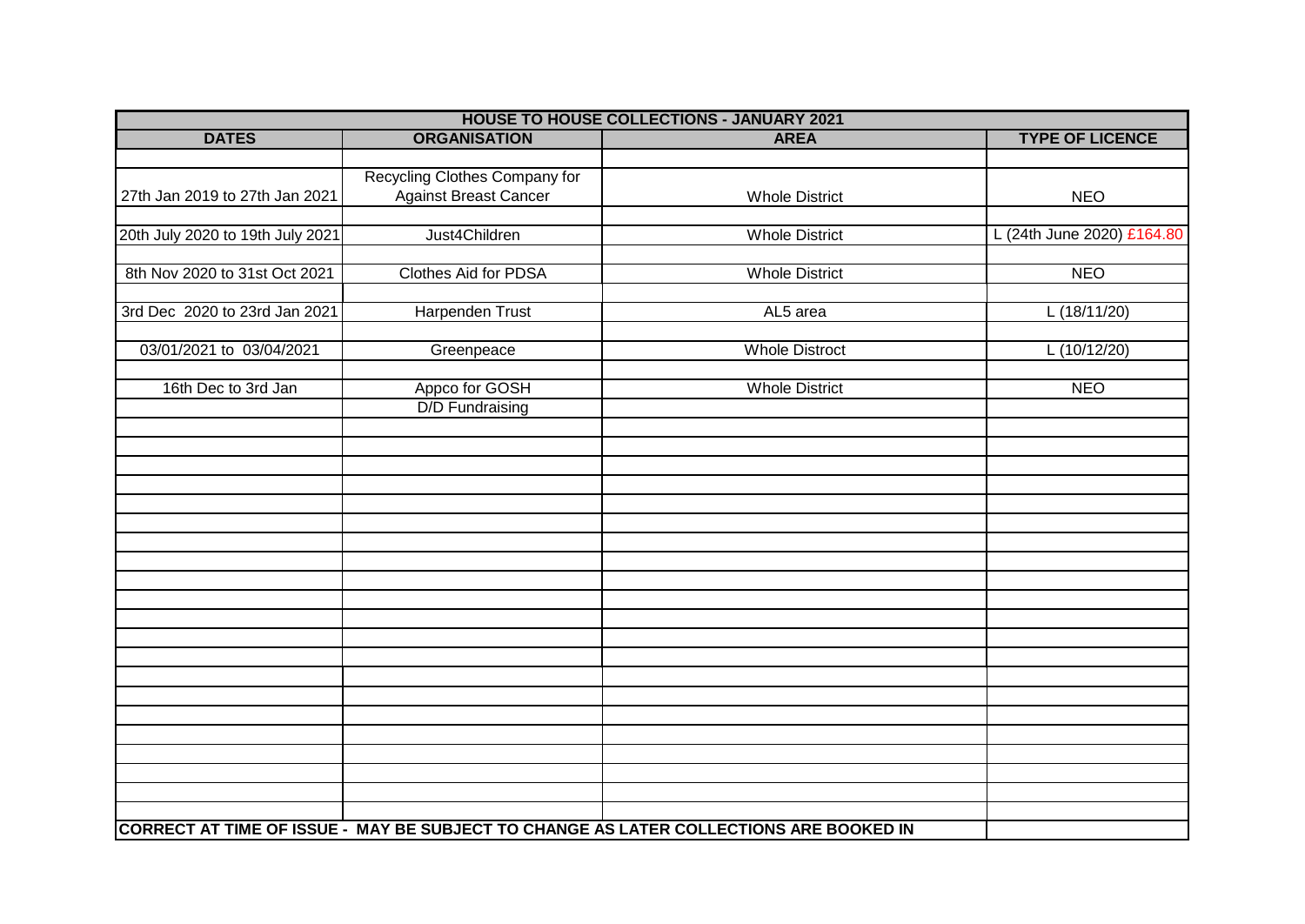| <b>HOUSE TO HOUSE COLLECTIONS - FEBRUARY 2021</b> |                      |                                                                                        |                            |
|---------------------------------------------------|----------------------|----------------------------------------------------------------------------------------|----------------------------|
| <b>DATES</b>                                      | <b>ORGANISATION</b>  | <b>AREA</b>                                                                            | <b>TYPE OF LICENCE</b>     |
|                                                   |                      |                                                                                        |                            |
| 20th July 2020 to 19th July 2021                  | Just4Children        | <b>Whole District</b>                                                                  | L (24th June 2020) £297.60 |
|                                                   |                      |                                                                                        |                            |
| 8th Nov 2020 to 31st Oct 2021                     | Clothes Aid for PDSA | <b>Whole District</b>                                                                  | <b>NEO</b>                 |
|                                                   |                      |                                                                                        |                            |
| 03/01/2021 to 03/04/2021                          | Greenpeace           | <b>Whole Distroct</b>                                                                  | L(10/12/20)                |
|                                                   |                      |                                                                                        |                            |
|                                                   |                      |                                                                                        |                            |
|                                                   |                      |                                                                                        |                            |
|                                                   |                      |                                                                                        |                            |
|                                                   |                      |                                                                                        |                            |
|                                                   |                      |                                                                                        |                            |
|                                                   |                      |                                                                                        |                            |
|                                                   |                      |                                                                                        |                            |
|                                                   |                      |                                                                                        |                            |
|                                                   |                      |                                                                                        |                            |
|                                                   |                      |                                                                                        |                            |
|                                                   |                      |                                                                                        |                            |
|                                                   |                      |                                                                                        |                            |
|                                                   |                      |                                                                                        |                            |
|                                                   |                      |                                                                                        |                            |
|                                                   |                      |                                                                                        |                            |
|                                                   |                      |                                                                                        |                            |
|                                                   |                      |                                                                                        |                            |
|                                                   |                      |                                                                                        |                            |
|                                                   |                      |                                                                                        |                            |
|                                                   |                      |                                                                                        |                            |
|                                                   |                      |                                                                                        |                            |
|                                                   |                      | CORRECT AT TIME OF ISSUE - MAY BE SUBJECT TO CHANGE AS LATER COLLECTIONS ARE BOOKED IN |                            |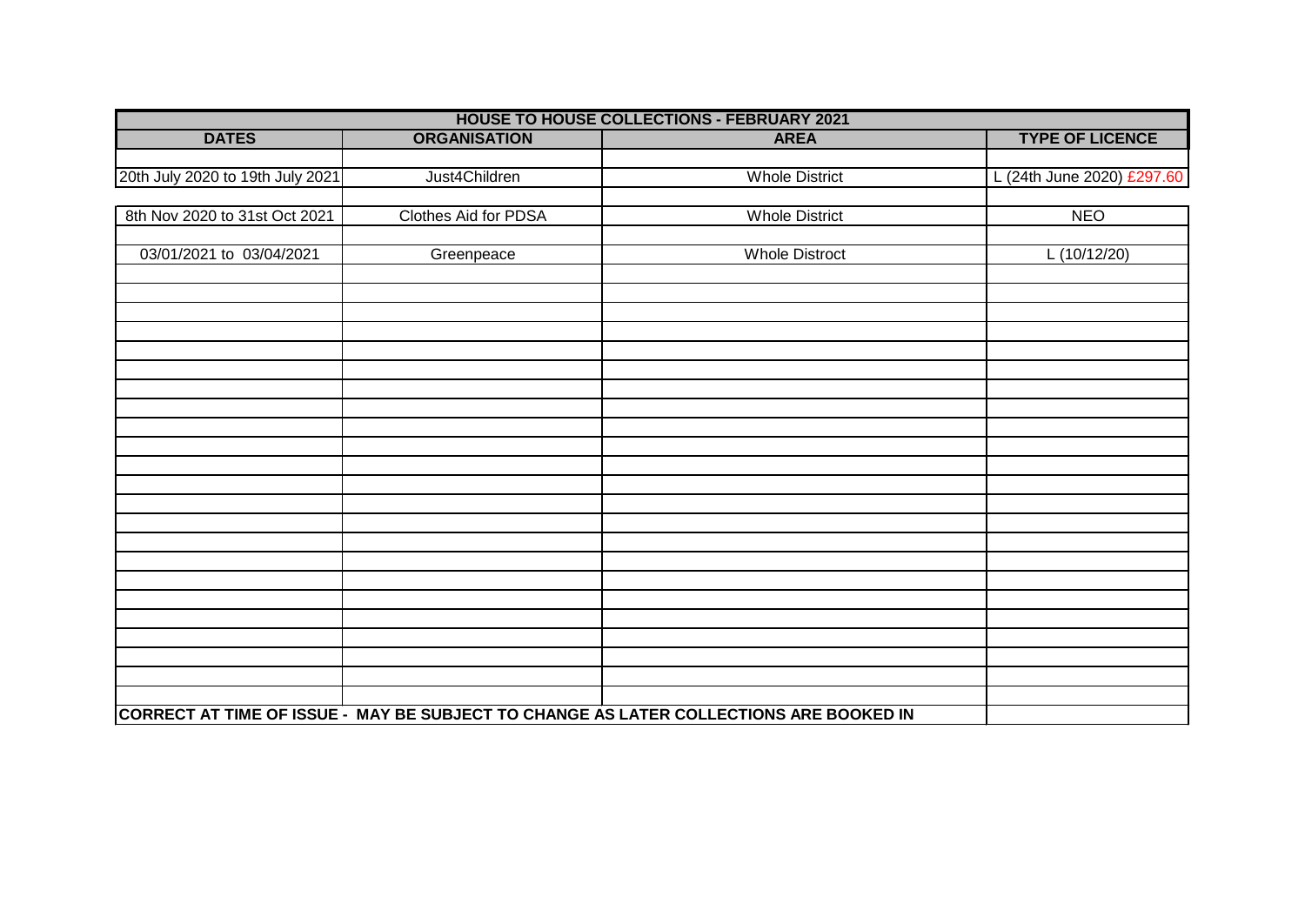| <b>HOUSE TO HOUSE COLLECTIONS - MARCH 2021</b> |                      |                                                                                        |                        |
|------------------------------------------------|----------------------|----------------------------------------------------------------------------------------|------------------------|
| <b>DATES</b>                                   | <b>ORGANISATION</b>  | <b>AREA</b>                                                                            | <b>TYPE OF LICENCE</b> |
|                                                |                      |                                                                                        |                        |
| 20th July 2020 to 19th July 2021               | Just4Children        | <b>Whole District</b>                                                                  | L (24th June 2020)     |
|                                                |                      |                                                                                        |                        |
| 8th Nov 2020 to 31st Oct 2021                  | Clothes Aid for PDSA | <b>Whole District</b>                                                                  | <b>NEO</b>             |
|                                                |                      |                                                                                        |                        |
| 03/01/2021 to 03/04/2021                       | Greenpeace           | <b>Whole Distroct</b>                                                                  | L(10/12/20)            |
|                                                |                      |                                                                                        |                        |
|                                                |                      |                                                                                        |                        |
|                                                |                      |                                                                                        |                        |
|                                                |                      |                                                                                        |                        |
|                                                |                      |                                                                                        |                        |
|                                                |                      |                                                                                        |                        |
|                                                |                      |                                                                                        |                        |
|                                                |                      |                                                                                        |                        |
|                                                |                      |                                                                                        |                        |
|                                                |                      |                                                                                        |                        |
|                                                |                      |                                                                                        |                        |
|                                                |                      |                                                                                        |                        |
|                                                |                      |                                                                                        |                        |
|                                                |                      |                                                                                        |                        |
|                                                |                      |                                                                                        |                        |
|                                                |                      |                                                                                        |                        |
|                                                |                      |                                                                                        |                        |
|                                                |                      |                                                                                        |                        |
|                                                |                      |                                                                                        |                        |
|                                                |                      | CORRECT AT TIME OF ISSUE - MAY BE SUBJECT TO CHANGE AS LATER COLLECTIONS ARE BOOKED IN |                        |
|                                                |                      |                                                                                        |                        |
|                                                |                      |                                                                                        |                        |
|                                                |                      |                                                                                        |                        |
|                                                |                      |                                                                                        |                        |
|                                                |                      |                                                                                        |                        |
|                                                |                      |                                                                                        |                        |
|                                                |                      |                                                                                        |                        |
|                                                |                      |                                                                                        |                        |
|                                                |                      |                                                                                        |                        |
|                                                |                      |                                                                                        |                        |
|                                                |                      |                                                                                        |                        |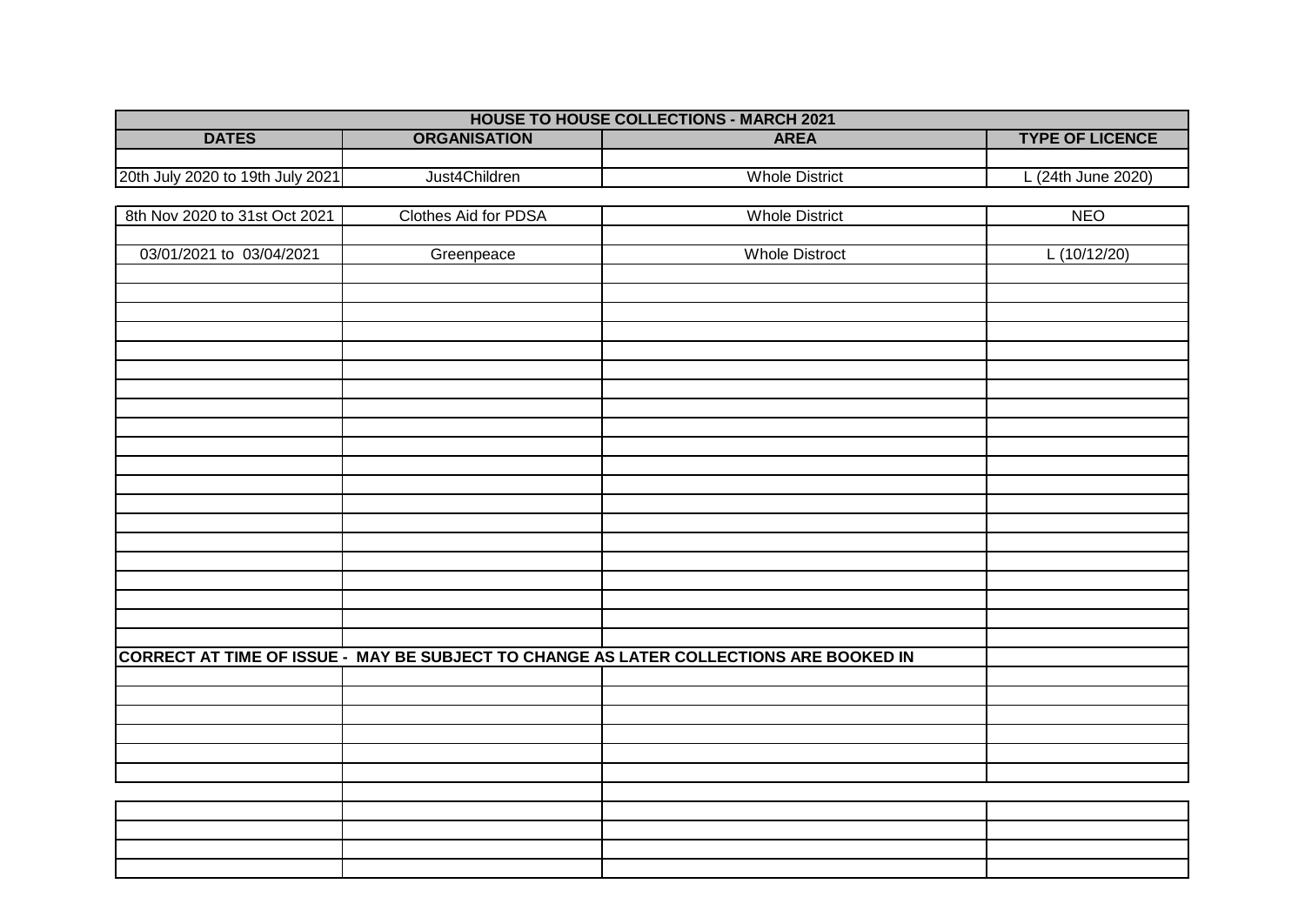| <b>HOUSE TO HOUSE COLLECTIONS - APRIL 2021</b> |                               |                                               |                            |  |
|------------------------------------------------|-------------------------------|-----------------------------------------------|----------------------------|--|
| <b>DATES</b>                                   | <b>ORGANISATION</b>           | <b>AREA</b>                                   | <b>TYPE OF LICENCE</b>     |  |
|                                                |                               |                                               |                            |  |
| 20th July 2020 to 19th July 2021               | Just4Children                 | <b>Whole District</b>                         | L (24th June 2020) £248.80 |  |
|                                                |                               |                                               |                            |  |
| 8th Nov 2020 to 31st Oct 2021                  | <b>Clothes Aid for PDSA</b>   | <b>Whole District</b>                         | <b>NEO</b>                 |  |
|                                                |                               |                                               |                            |  |
| 03/01/2021 to 03/04/2021                       | Greenpeace                    | <b>Whole Distroct</b>                         | L (10/12/20)               |  |
|                                                |                               |                                               |                            |  |
| $1st$ Jan to $30th$ Jan 2021                   | Shelter                       | AL4                                           | <b>NEO</b>                 |  |
|                                                |                               |                                               |                            |  |
| 25th April to 25th May 2021                    | From Rehab to Life Foundation | Batchwood, Townsend, St Stephens, Fleetville. | L (08/04/21)               |  |
|                                                |                               |                                               |                            |  |

|  | CORRECT AT TIME OF ISSUE - MAY BE SUBJECT TO CHANGE AS LATER COLLECTIONS ARE BOOKED IN |  |
|--|----------------------------------------------------------------------------------------|--|
|  |                                                                                        |  |
|  |                                                                                        |  |
|  |                                                                                        |  |
|  |                                                                                        |  |
|  |                                                                                        |  |
|  |                                                                                        |  |
|  |                                                                                        |  |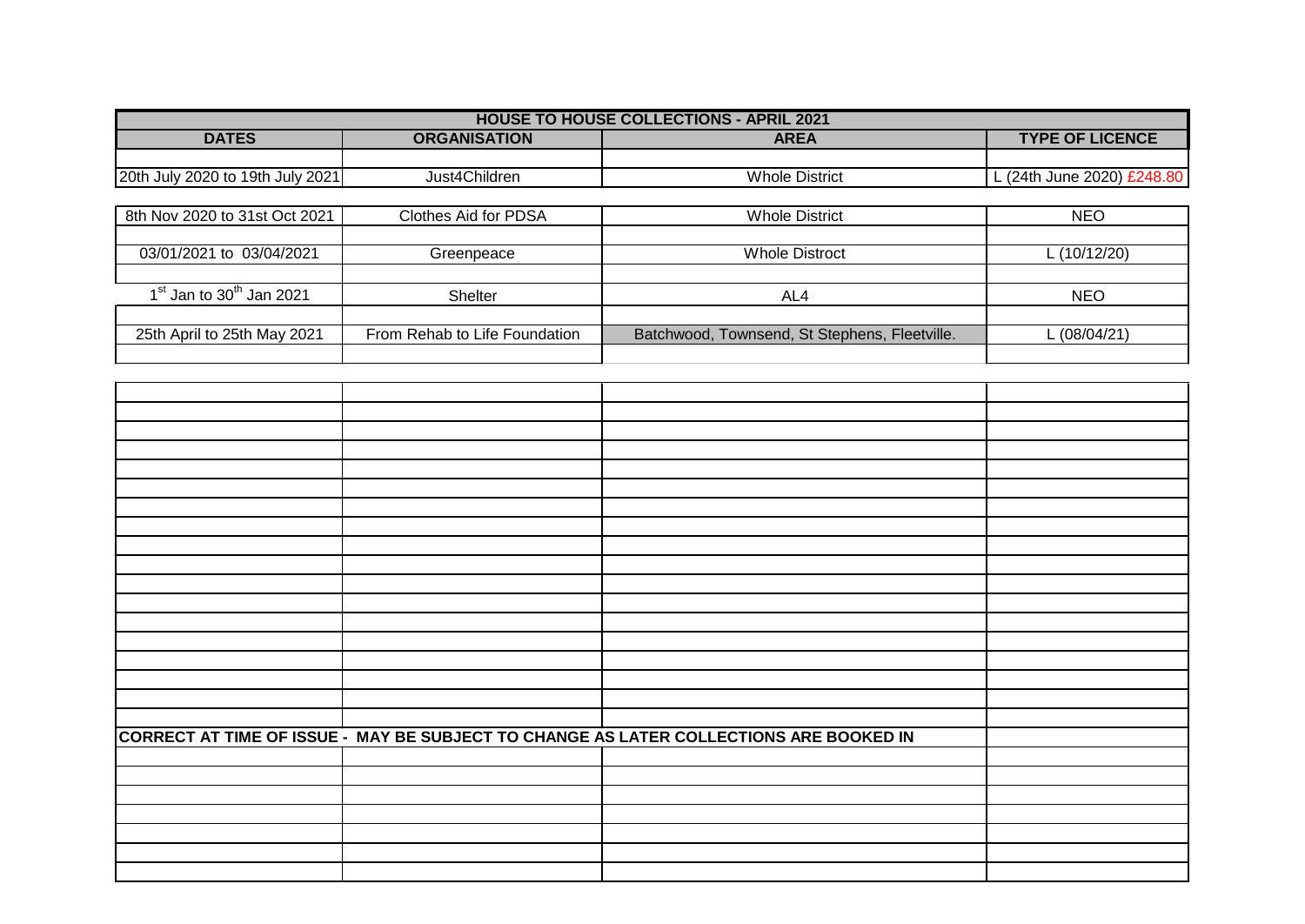| <b>HOUSE TO HOUSE COLLECTIONS - MAY 2021</b> |                               |                                                                                        |                        |  |
|----------------------------------------------|-------------------------------|----------------------------------------------------------------------------------------|------------------------|--|
| <b>DATES</b>                                 | <b>ORGANISATION</b>           | <b>AREA</b>                                                                            | <b>TYPE OF LICENCE</b> |  |
|                                              |                               |                                                                                        |                        |  |
| 20th July 2020 to 19th July 2021             | Just4Children                 | <b>Whole District</b>                                                                  | L (24th June 2020)     |  |
|                                              |                               |                                                                                        |                        |  |
| 9th to 15th May                              | <b>Christian Aid</b>          | <b>St Albans and District</b>                                                          | <b>NEO</b>             |  |
| 8th Nov 2020 to 31st Oct 2021                | <b>Clothes Aid for PDSA</b>   | <b>Whole District</b>                                                                  | <b>NEO</b>             |  |
|                                              |                               |                                                                                        |                        |  |
| 25th April to 25th May 2021                  | From Rehab to Life Foundation | Batchwood, Townsend, St Stephens, Fleetville.                                          | L(08/04/21)            |  |
|                                              |                               |                                                                                        |                        |  |
| 1st to 30th May 2021                         | Shelter                       | <b>AL1 - AL4</b>                                                                       | <b>NEO</b>             |  |
|                                              |                               |                                                                                        |                        |  |
| 31st May to 4th July                         | AppCo for GOSH DD Collection  | <b>Whole District</b>                                                                  | <b>NEO</b>             |  |
|                                              |                               |                                                                                        |                        |  |
|                                              |                               |                                                                                        |                        |  |
|                                              |                               |                                                                                        |                        |  |
|                                              |                               |                                                                                        |                        |  |
|                                              |                               |                                                                                        |                        |  |
|                                              |                               |                                                                                        |                        |  |
|                                              |                               |                                                                                        |                        |  |
|                                              |                               |                                                                                        |                        |  |
|                                              |                               |                                                                                        |                        |  |
|                                              |                               |                                                                                        |                        |  |
|                                              |                               |                                                                                        |                        |  |
|                                              |                               |                                                                                        |                        |  |
|                                              |                               |                                                                                        |                        |  |
|                                              |                               |                                                                                        |                        |  |
|                                              |                               | CORRECT AT TIME OF ISSUE - MAY BE SUBJECT TO CHANGE AS LATER COLLECTIONS ARE BOOKED IN |                        |  |
|                                              |                               |                                                                                        |                        |  |
|                                              |                               |                                                                                        |                        |  |
|                                              |                               |                                                                                        |                        |  |
|                                              |                               |                                                                                        |                        |  |
|                                              |                               |                                                                                        |                        |  |
|                                              |                               |                                                                                        |                        |  |
|                                              |                               |                                                                                        |                        |  |
|                                              |                               |                                                                                        |                        |  |
|                                              |                               |                                                                                        |                        |  |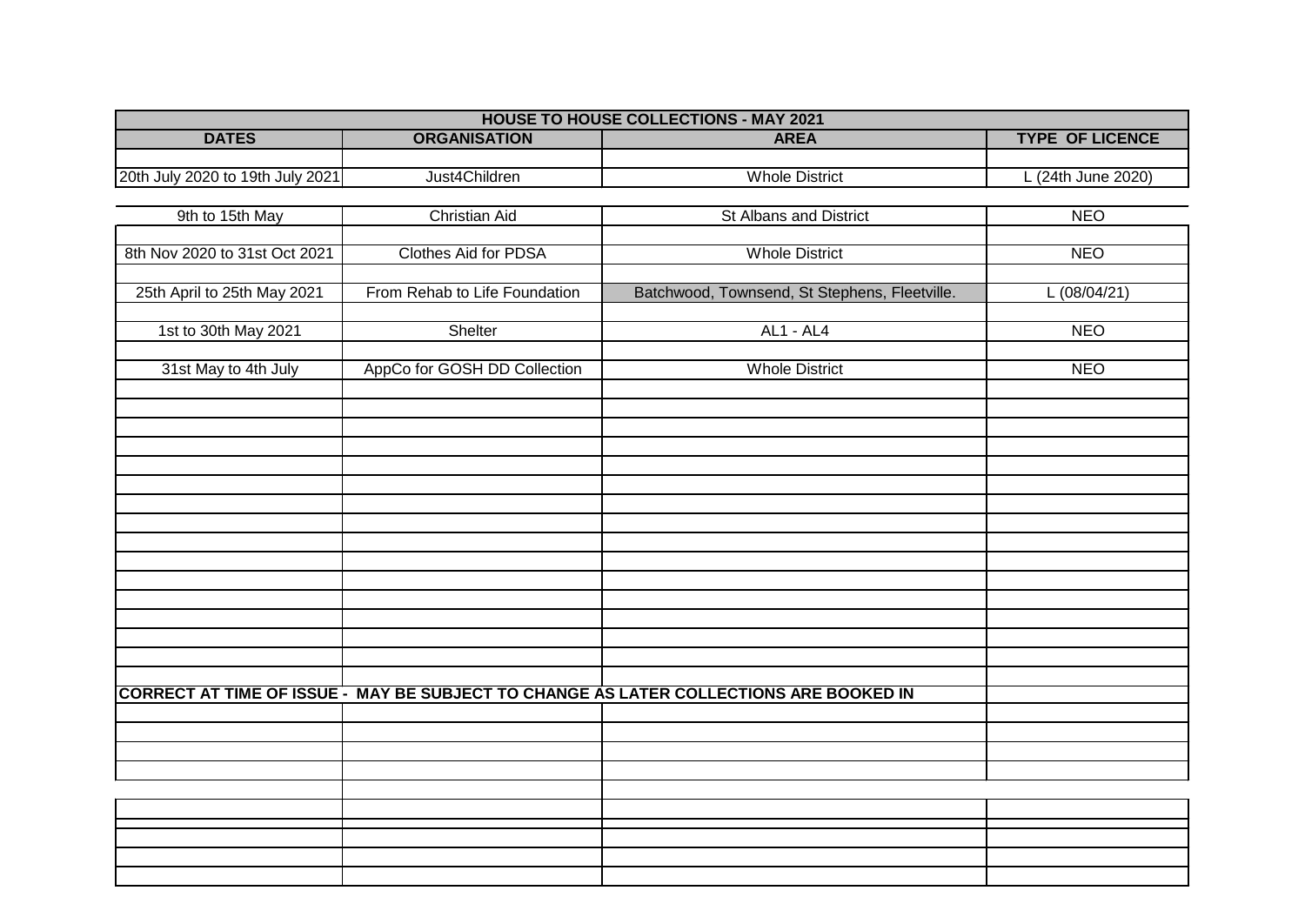| <b>HOUSE TO HOUSE COLLECTIONS - JUNE 2021</b> |                              |                                                                                        |                        |
|-----------------------------------------------|------------------------------|----------------------------------------------------------------------------------------|------------------------|
| <b>DATES</b>                                  | <b>ORGANISATION</b>          | <b>AREA</b>                                                                            | <b>TYPE OF LICENCE</b> |
|                                               |                              |                                                                                        |                        |
| 20th July 2020 to 19th July 2021              | Just4Children                | <b>Whole District</b>                                                                  | L (24th June 2020)     |
|                                               |                              |                                                                                        |                        |
| 8th Nov 2020 to 31st Oct 2021                 | Clothes Aid for PDSA         | <b>Whole District</b>                                                                  | <b>NEO</b>             |
|                                               |                              |                                                                                        |                        |
| 31st May to 4th July                          | AppCo for GOSH DD Collection | <b>Whole District</b>                                                                  | <b>NEO</b>             |
|                                               |                              |                                                                                        |                        |
| 1st June to 30th June                         | Shelter D/D Collection       | <b>AL1 - AL4</b>                                                                       | <b>NEO</b>             |
|                                               |                              |                                                                                        |                        |
|                                               |                              |                                                                                        |                        |
|                                               |                              |                                                                                        |                        |
|                                               |                              |                                                                                        |                        |
|                                               |                              |                                                                                        |                        |
|                                               |                              |                                                                                        |                        |
|                                               |                              |                                                                                        |                        |
|                                               |                              |                                                                                        |                        |
|                                               |                              |                                                                                        |                        |
|                                               |                              |                                                                                        |                        |
|                                               |                              |                                                                                        |                        |
|                                               |                              |                                                                                        |                        |
|                                               |                              |                                                                                        |                        |
|                                               |                              |                                                                                        |                        |
|                                               |                              |                                                                                        |                        |
|                                               |                              |                                                                                        |                        |
|                                               |                              |                                                                                        |                        |
|                                               |                              |                                                                                        |                        |
|                                               |                              | CORRECT AT TIME OF ISSUE - MAY BE SUBJECT TO CHANGE AS LATER COLLECTIONS ARE BOOKED IN |                        |
|                                               |                              |                                                                                        |                        |
|                                               |                              |                                                                                        |                        |
|                                               |                              |                                                                                        |                        |
|                                               |                              |                                                                                        |                        |
|                                               |                              |                                                                                        |                        |
|                                               |                              |                                                                                        |                        |
|                                               |                              |                                                                                        |                        |
|                                               |                              |                                                                                        |                        |
|                                               |                              |                                                                                        |                        |
|                                               |                              |                                                                                        |                        |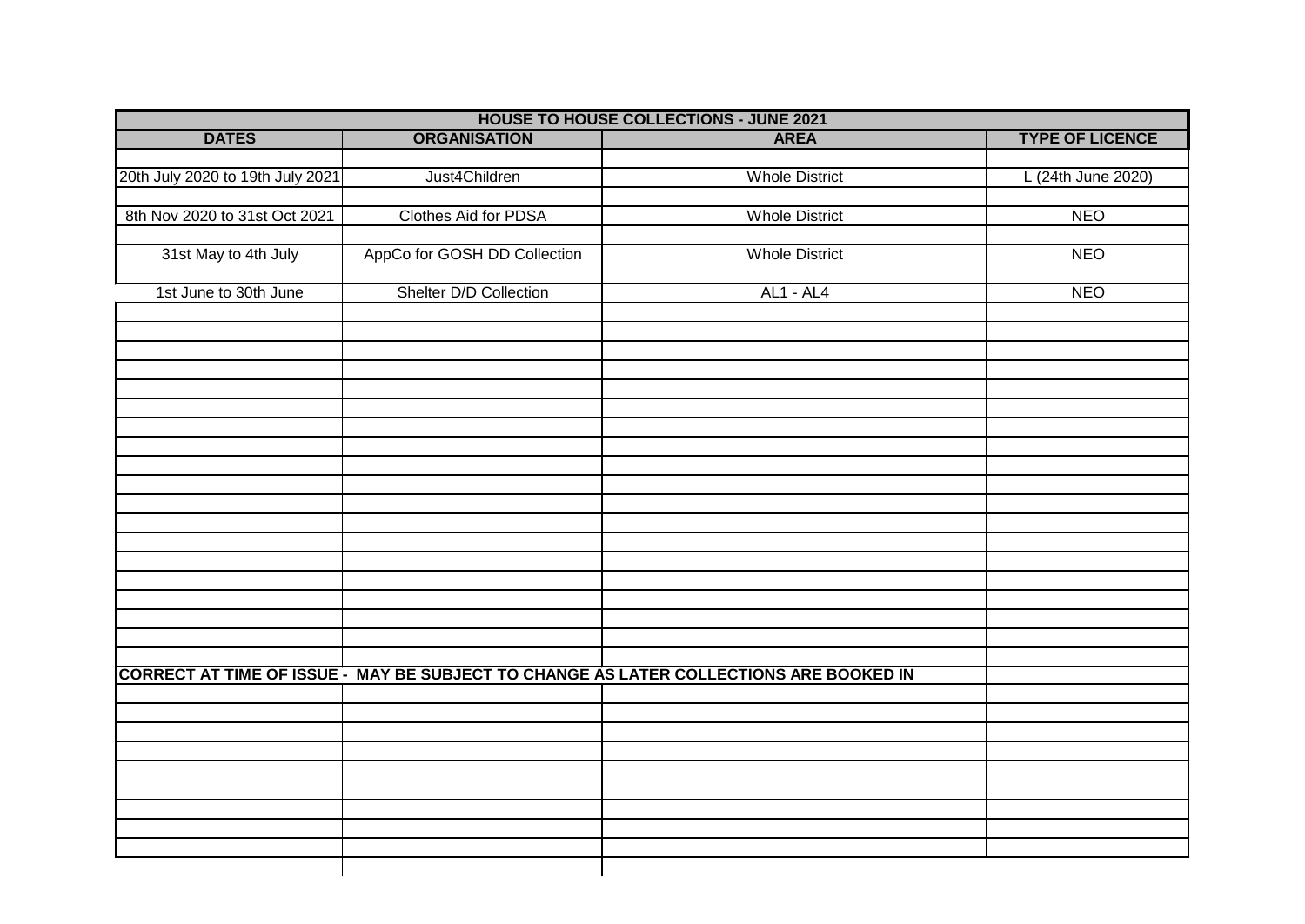| <b>HOUSE TO HOUSE COLLECTIONS - JULY 2021</b> |                               |                                                                                        |                        |
|-----------------------------------------------|-------------------------------|----------------------------------------------------------------------------------------|------------------------|
| <b>DATES</b>                                  | <b>ORGANISATION</b>           | <b>AREA</b>                                                                            | <b>TYPE OF LICENCE</b> |
|                                               |                               |                                                                                        |                        |
|                                               |                               |                                                                                        |                        |
| 20th July 2020 to 19th July 2021              | Just4Children                 | <b>Whole District</b>                                                                  | L (24th June 2020)     |
|                                               |                               |                                                                                        |                        |
| 8th Nov 2020 to 31st Oct 2021                 | Clothes Aid for PDSA          | <b>Whole District</b>                                                                  | <b>NEO</b>             |
|                                               |                               |                                                                                        |                        |
| 31st May to 4th July                          | AppCo for GOSH DD Collection  | <b>Whole District</b>                                                                  | <b>NEO</b>             |
| 1st to 31st July                              | Shelter                       | AL1 - AL4                                                                              | <b>NEO</b>             |
| 12th July to 31st Dec 2021                    | Acwyre for GOSH               | <b>Whole District</b>                                                                  | <b>NEO</b>             |
|                                               |                               |                                                                                        |                        |
| 1st July 2021 to 30th June 2022               | SOS Clothing for Tree of Hope | <b>Whole District</b>                                                                  | <b>NEO</b>             |
|                                               |                               |                                                                                        |                        |
|                                               |                               |                                                                                        |                        |
|                                               |                               |                                                                                        |                        |
|                                               |                               |                                                                                        |                        |
|                                               |                               |                                                                                        |                        |
|                                               |                               |                                                                                        |                        |
|                                               |                               |                                                                                        |                        |
|                                               |                               |                                                                                        |                        |
|                                               |                               |                                                                                        |                        |
|                                               |                               |                                                                                        |                        |
|                                               |                               |                                                                                        |                        |
|                                               |                               |                                                                                        |                        |
|                                               |                               |                                                                                        |                        |
|                                               |                               | CORRECT AT TIME OF ISSUE - MAY BE SUBJECT TO CHANGE AS LATER COLLECTIONS ARE BOOKED IN |                        |
|                                               |                               |                                                                                        |                        |
|                                               |                               |                                                                                        |                        |
|                                               |                               |                                                                                        |                        |
|                                               |                               |                                                                                        |                        |
|                                               |                               |                                                                                        |                        |
|                                               |                               |                                                                                        |                        |
|                                               |                               |                                                                                        |                        |
|                                               |                               |                                                                                        |                        |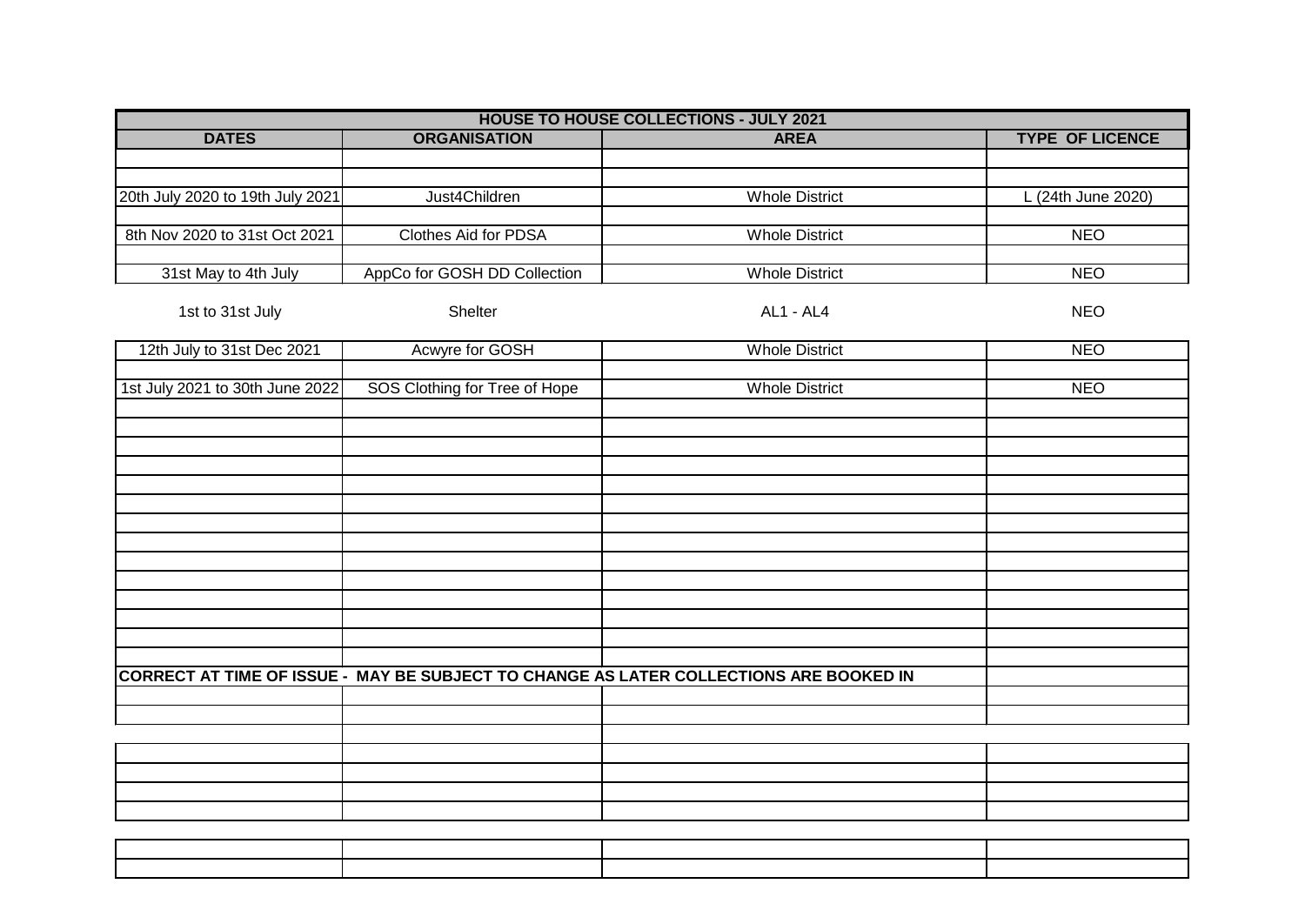| <b>HOUSE TO HOUSE COLLECTIONS - AUGUST 2021</b> |                                  |                                                                                        |                        |
|-------------------------------------------------|----------------------------------|----------------------------------------------------------------------------------------|------------------------|
| <b>DATES</b>                                    | <b>ORGANISATION</b>              | <b>AREA</b>                                                                            | <b>TYPE OF LICENCE</b> |
|                                                 |                                  |                                                                                        |                        |
| 8th Nov 2020 to 31st Oct 2021                   | <b>Clothes Aid for PDSA</b>      | <b>Whole District</b>                                                                  | <b>NEO</b>             |
|                                                 |                                  |                                                                                        |                        |
|                                                 | Luton, S Beds & Harpenden        |                                                                                        |                        |
| 28th August to 11th Sept                        | <b>Samaritans</b>                | Harpenden                                                                              | L(11.02.21)            |
|                                                 |                                  |                                                                                        |                        |
| 12th July to 31st Dec 2021                      | Acwyre for GOSH                  | <b>Whole District</b>                                                                  | <b>NEO</b>             |
|                                                 |                                  |                                                                                        |                        |
| 1st July 2021 to 30th June 2022                 | SOS Clothing for Tree of Hope    | <b>Whole District</b>                                                                  | <b>NEO</b>             |
|                                                 |                                  |                                                                                        |                        |
| 2nd to 29th August 2021                         | AppCo for British Red Cross      | <b>Whole District</b>                                                                  | <b>NEO</b>             |
|                                                 | AppCo for British Red Cross      | <b>Whole District</b>                                                                  | <b>NEO</b>             |
| 30th August to 3rd Oct                          |                                  |                                                                                        |                        |
|                                                 | MV Clothing Ltd for Future Youth |                                                                                        |                        |
| 1st August 21 to 31st July 22                   | Project                          | <b>Whole District</b>                                                                  | L (14.09.21)           |
|                                                 |                                  |                                                                                        |                        |
|                                                 |                                  |                                                                                        |                        |
|                                                 |                                  |                                                                                        |                        |
|                                                 |                                  |                                                                                        |                        |
|                                                 |                                  |                                                                                        |                        |
|                                                 |                                  | CORRECT AT TIME OF ISSUE - MAY BE SUBJECT TO CHANGE AS LATER COLLECTIONS ARE BOOKED IN |                        |
|                                                 |                                  |                                                                                        |                        |
|                                                 |                                  |                                                                                        |                        |
|                                                 |                                  |                                                                                        |                        |
|                                                 |                                  |                                                                                        |                        |
|                                                 |                                  |                                                                                        |                        |
|                                                 |                                  |                                                                                        |                        |
|                                                 |                                  |                                                                                        |                        |
|                                                 |                                  |                                                                                        |                        |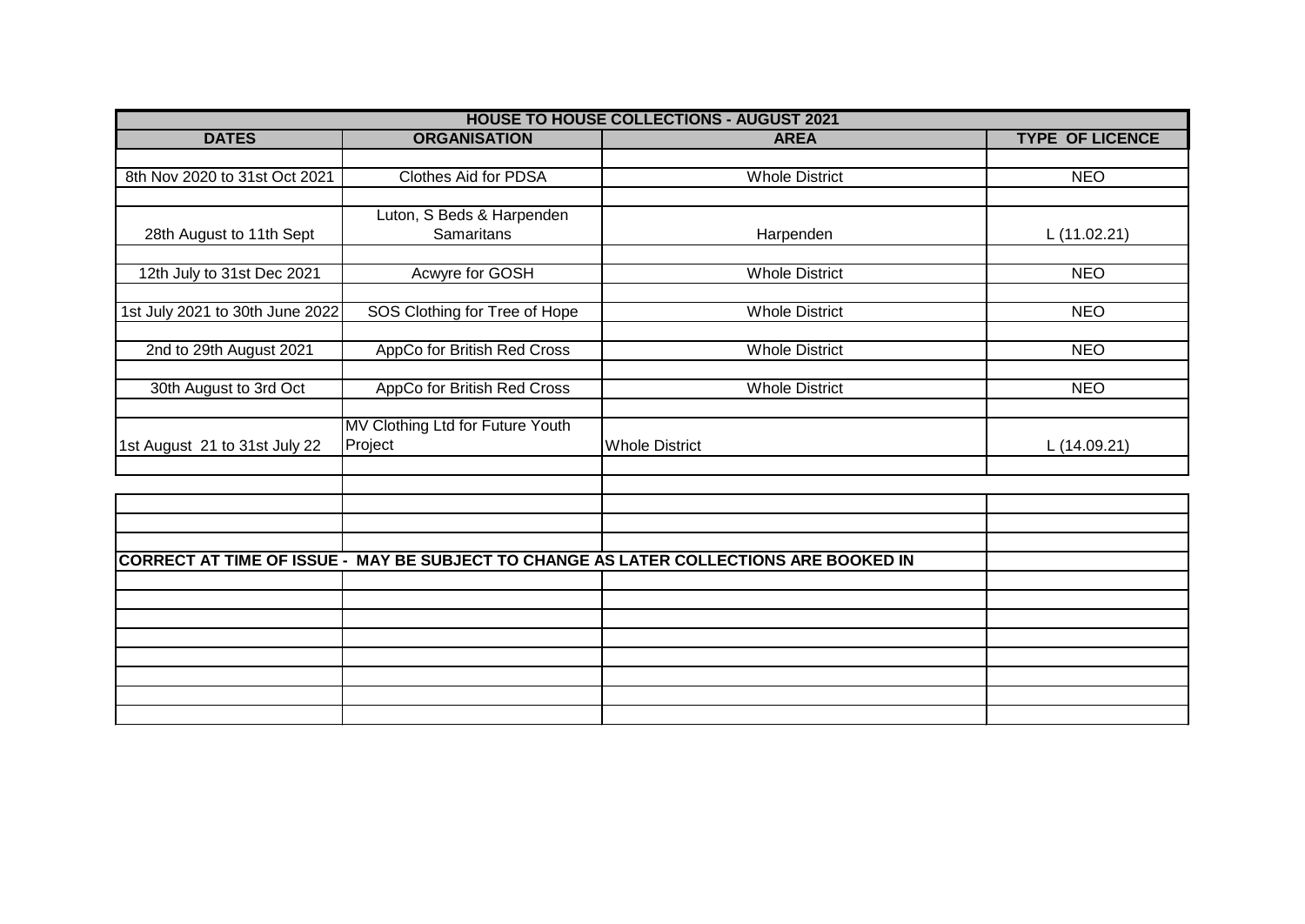| <b>HOUSE TO HOUSE COLLECTIONS - SEPTEMBER 2021</b> |                                        |                                                                                        |                        |
|----------------------------------------------------|----------------------------------------|----------------------------------------------------------------------------------------|------------------------|
| <b>DATES</b>                                       | <b>ORGANISATION</b>                    | <b>AREA</b>                                                                            | <b>TYPE OF LICENCE</b> |
|                                                    |                                        |                                                                                        |                        |
| 8th Nov 2020 to 31st Oct 2021                      | Clothes Aid for PDSA                   | <b>Whole District</b>                                                                  | <b>NEO</b>             |
|                                                    |                                        |                                                                                        |                        |
|                                                    | Luton, S Beds & Harpenden              |                                                                                        |                        |
| 28th August to 11th Sept                           | <b>Samaritans</b>                      | Harpenden                                                                              | L(11.02.21)            |
|                                                    |                                        |                                                                                        |                        |
| 12th July to 31st Dec 2021                         | Acwyre for GOSH                        | <b>Whole District</b>                                                                  | <b>NEO</b>             |
|                                                    |                                        |                                                                                        |                        |
| 1st July 2021 to 30th June 2022                    | SOS Clothing for Tree of Hope          | <b>Whole District</b>                                                                  | <b>NEO</b>             |
|                                                    |                                        |                                                                                        |                        |
| 30th August to 3rd Oct                             | AppCo for British Red Cross            | <b>Whole District</b>                                                                  | <b>NEO</b>             |
|                                                    |                                        |                                                                                        |                        |
| 1st August 21 to 31st July 22                      | IV Clothing Ltd for Future Youth Proje | <b>Whole District</b>                                                                  | L(14.09.21)            |
|                                                    |                                        |                                                                                        |                        |
|                                                    |                                        |                                                                                        |                        |
|                                                    |                                        |                                                                                        |                        |
|                                                    |                                        |                                                                                        |                        |
|                                                    |                                        |                                                                                        |                        |
|                                                    |                                        |                                                                                        |                        |
|                                                    |                                        |                                                                                        |                        |
|                                                    |                                        |                                                                                        |                        |
|                                                    |                                        |                                                                                        |                        |
|                                                    |                                        |                                                                                        |                        |
|                                                    |                                        |                                                                                        |                        |
|                                                    |                                        |                                                                                        |                        |
|                                                    |                                        |                                                                                        |                        |
|                                                    |                                        |                                                                                        |                        |
|                                                    |                                        |                                                                                        |                        |
|                                                    |                                        | CORRECT AT TIME OF ISSUE - MAY BE SUBJECT TO CHANGE AS LATER COLLECTIONS ARE BOOKED IN |                        |
|                                                    |                                        |                                                                                        |                        |
|                                                    |                                        |                                                                                        |                        |
|                                                    |                                        |                                                                                        |                        |
|                                                    |                                        |                                                                                        |                        |
|                                                    |                                        |                                                                                        |                        |
|                                                    |                                        |                                                                                        |                        |
|                                                    |                                        |                                                                                        |                        |
|                                                    |                                        |                                                                                        |                        |
|                                                    |                                        |                                                                                        |                        |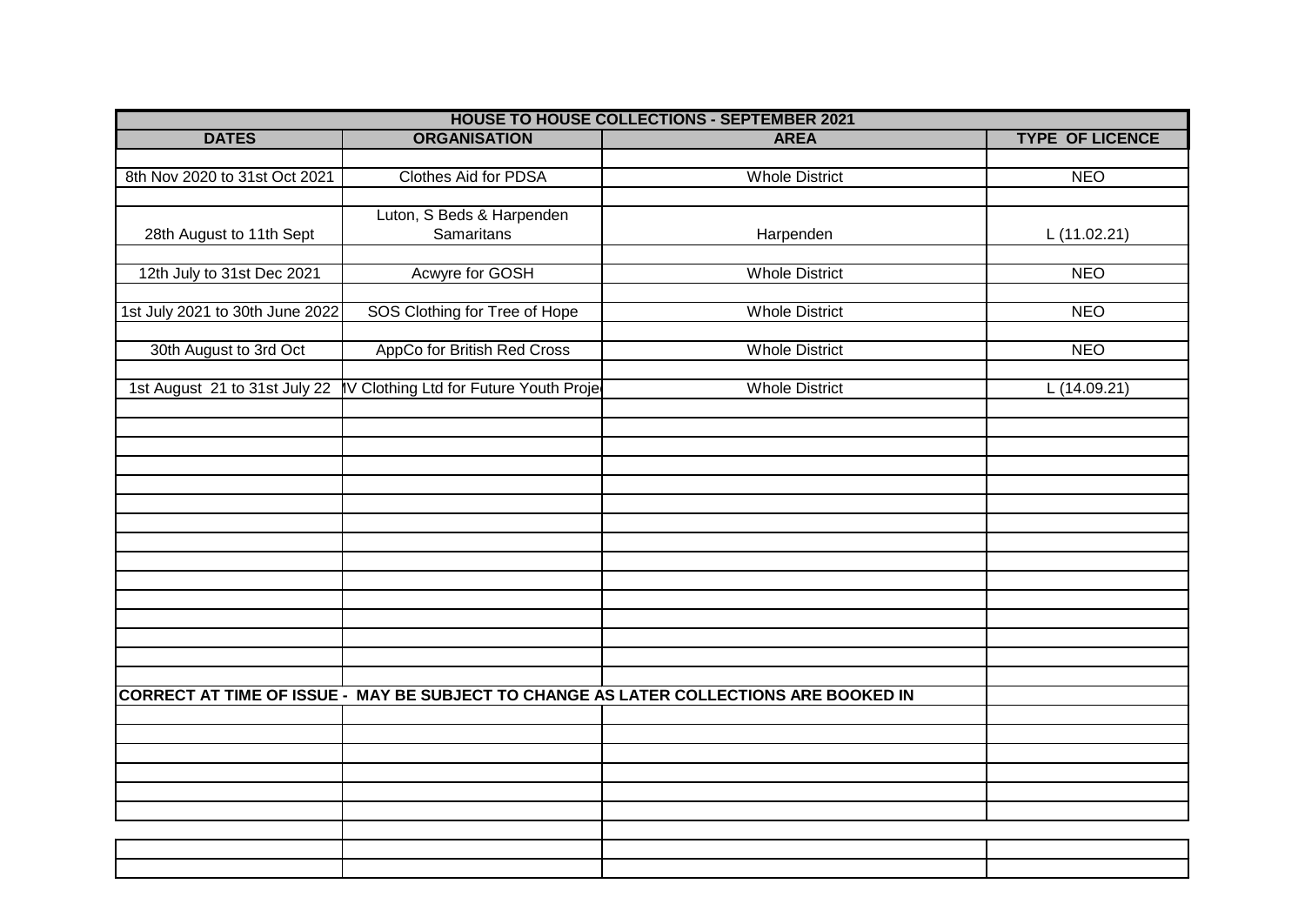| <b>HOUSE TO HOUSE COLLECTIONS - OCTOBER 2021</b> |                                  |                                                                                        |                        |  |
|--------------------------------------------------|----------------------------------|----------------------------------------------------------------------------------------|------------------------|--|
| <b>DATES</b>                                     | <b>ORGANISATION</b>              | <b>AREA</b>                                                                            | <b>TYPE OF LICENCE</b> |  |
|                                                  |                                  |                                                                                        |                        |  |
| 8th Nov 2020 to 31st Oct 2021                    | Clothes Aid for PDSA             | <b>Whole District</b>                                                                  | <b>NEO</b>             |  |
|                                                  |                                  |                                                                                        |                        |  |
| 30th Oct to 13th Nov                             | <b>RBL Poppy Appeal</b>          | <b>Whole District</b>                                                                  | <b>NEO</b>             |  |
|                                                  |                                  | <b>Whole District</b>                                                                  | <b>NEO</b>             |  |
| 12th July to 31st Dec 2021                       | Acwyre for GOSH                  |                                                                                        |                        |  |
| 1st July 2021 to 30th June 2022                  | SOS Clothing for Tree of Hope    | <b>Whole District</b>                                                                  | <b>NEO</b>             |  |
|                                                  |                                  |                                                                                        |                        |  |
| 30th August to 3rd Oct                           | AppCo for British Red Cross      | <b>Whole District</b>                                                                  | <b>NEO</b>             |  |
|                                                  |                                  |                                                                                        |                        |  |
|                                                  | MV Clothing Ltd for Future Youth |                                                                                        |                        |  |
| 1st August 21 to 31st July 22                    | Project                          | <b>Whole District</b>                                                                  | L (14.09.21)           |  |
|                                                  |                                  |                                                                                        |                        |  |
|                                                  |                                  |                                                                                        |                        |  |
|                                                  |                                  |                                                                                        |                        |  |
|                                                  |                                  |                                                                                        |                        |  |
|                                                  |                                  |                                                                                        |                        |  |
|                                                  |                                  |                                                                                        |                        |  |
|                                                  |                                  |                                                                                        |                        |  |
|                                                  |                                  |                                                                                        |                        |  |
|                                                  |                                  |                                                                                        |                        |  |
|                                                  |                                  |                                                                                        |                        |  |
|                                                  |                                  |                                                                                        |                        |  |
|                                                  |                                  |                                                                                        |                        |  |
|                                                  |                                  |                                                                                        |                        |  |
|                                                  |                                  |                                                                                        |                        |  |
|                                                  |                                  | CORRECT AT TIME OF ISSUE - MAY BE SUBJECT TO CHANGE AS LATER COLLECTIONS ARE BOOKED IN |                        |  |
|                                                  |                                  |                                                                                        |                        |  |
|                                                  |                                  |                                                                                        |                        |  |
|                                                  |                                  |                                                                                        |                        |  |
|                                                  |                                  |                                                                                        |                        |  |
|                                                  |                                  |                                                                                        |                        |  |
|                                                  |                                  |                                                                                        |                        |  |
|                                                  |                                  |                                                                                        |                        |  |
|                                                  |                                  |                                                                                        |                        |  |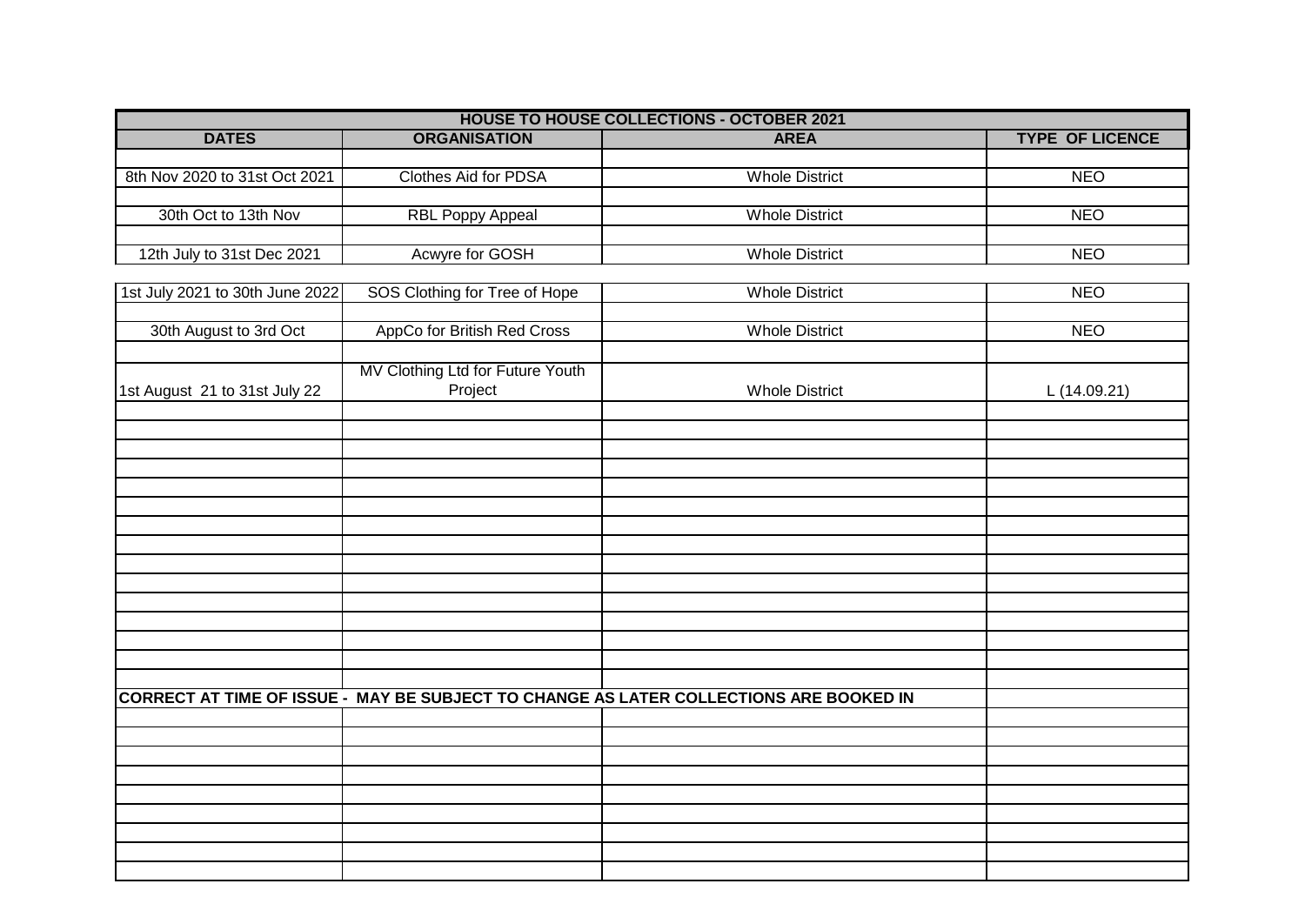| <b>HOUSE TO HOUSE COLLECTIONS - NOVEMBER 2021</b> |                                   |                       |                        |  |  |
|---------------------------------------------------|-----------------------------------|-----------------------|------------------------|--|--|
| <b>DATES</b>                                      | <b>ORGANISATION</b>               | <b>AREA</b>           | <b>TYPE OF LICENCE</b> |  |  |
|                                                   |                                   |                       |                        |  |  |
| 30th Oct to 13th Nov                              | <b>RBL Poppy Appeal</b>           | <b>Whole District</b> | <b>NEO</b>             |  |  |
|                                                   |                                   |                       |                        |  |  |
| 12th July to 31st Dec 2021                        | Acwyre for GOSH                   | <b>Whole District</b> | <b>NEO</b>             |  |  |
|                                                   |                                   |                       |                        |  |  |
| 1st July 2021 to 30th June 2022                   | SOS Clothing for Tree of Hope     | <b>Whole District</b> | <b>NEO</b>             |  |  |
|                                                   |                                   |                       |                        |  |  |
|                                                   | MV Clothing Ltd for Future Youth  |                       |                        |  |  |
| 1st August 21 to 31st July 22                     | Project                           | <b>Whole District</b> | L (14.09.21)           |  |  |
|                                                   |                                   |                       |                        |  |  |
| 25th Nov 21 to 15th Jan 22                        | Wheathampstead Community Group    | Wheatampstead         | L (30/09/21)           |  |  |
|                                                   |                                   |                       |                        |  |  |
|                                                   | AppCo D/D Fundraising for British |                       |                        |  |  |
| 1st Nov to 28th Nov 2021                          | <b>Red Cross</b>                  | <b>Whole District</b> | <b>NEO</b>             |  |  |

| CORRECT AT TIME OF ISSUE - MAY BE SUBJECT TO CHANGE AS LATER COLLECTIONS ARE BOOKED IN |  |  |  |  |  |
|----------------------------------------------------------------------------------------|--|--|--|--|--|
|                                                                                        |  |  |  |  |  |
|                                                                                        |  |  |  |  |  |
|                                                                                        |  |  |  |  |  |
|                                                                                        |  |  |  |  |  |
|                                                                                        |  |  |  |  |  |
|                                                                                        |  |  |  |  |  |
|                                                                                        |  |  |  |  |  |
|                                                                                        |  |  |  |  |  |
|                                                                                        |  |  |  |  |  |
|                                                                                        |  |  |  |  |  |
|                                                                                        |  |  |  |  |  |
|                                                                                        |  |  |  |  |  |